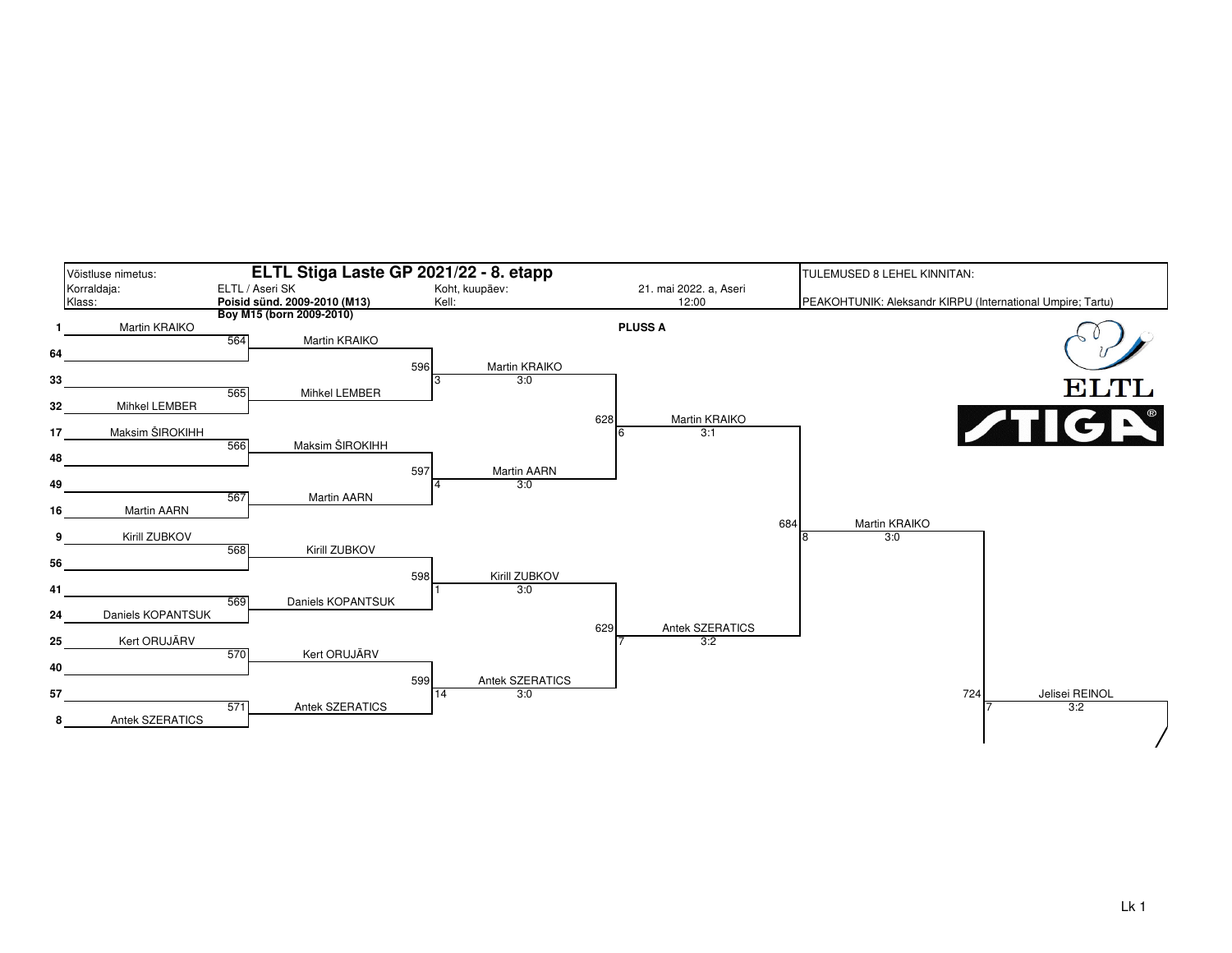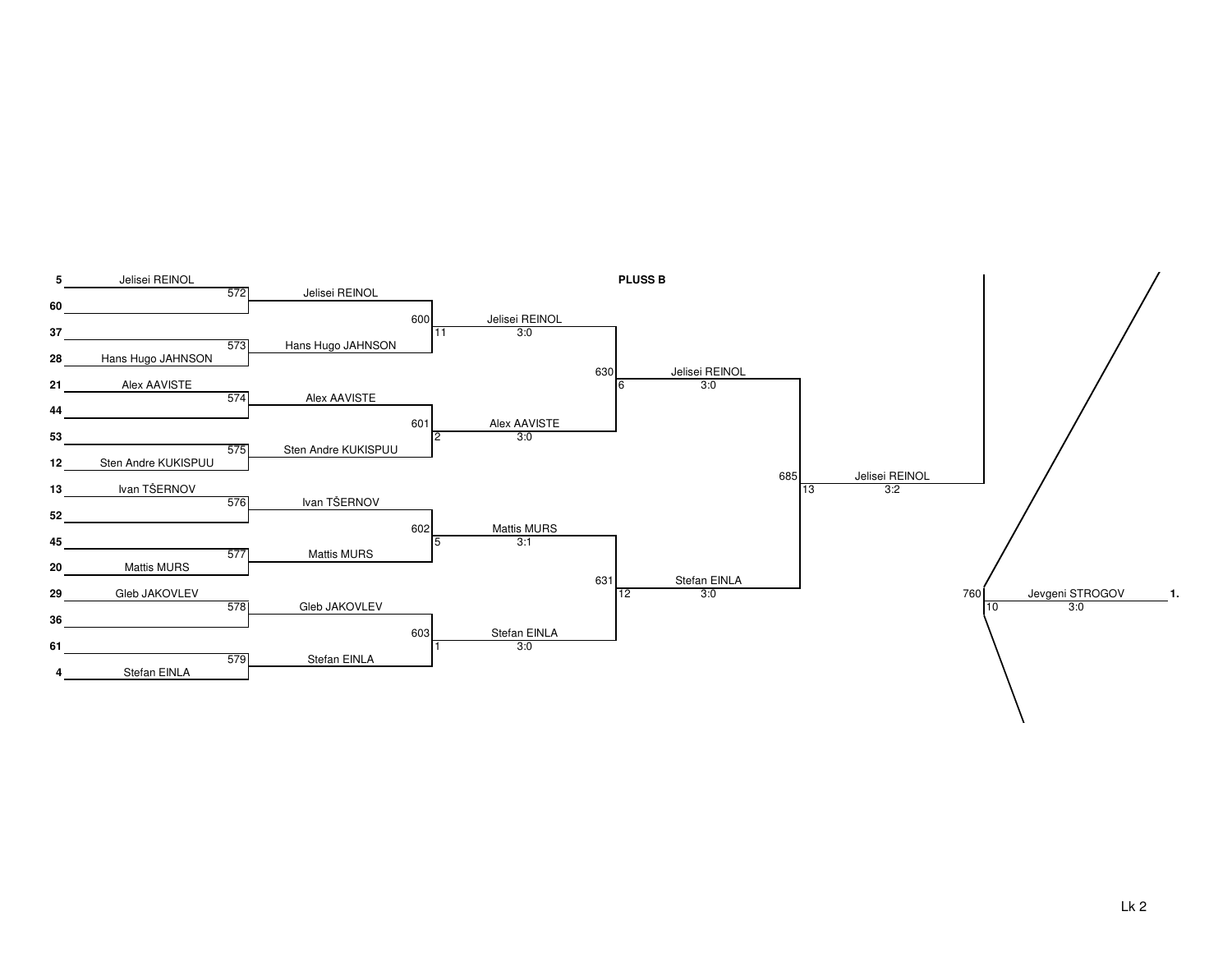

**PLUSS C**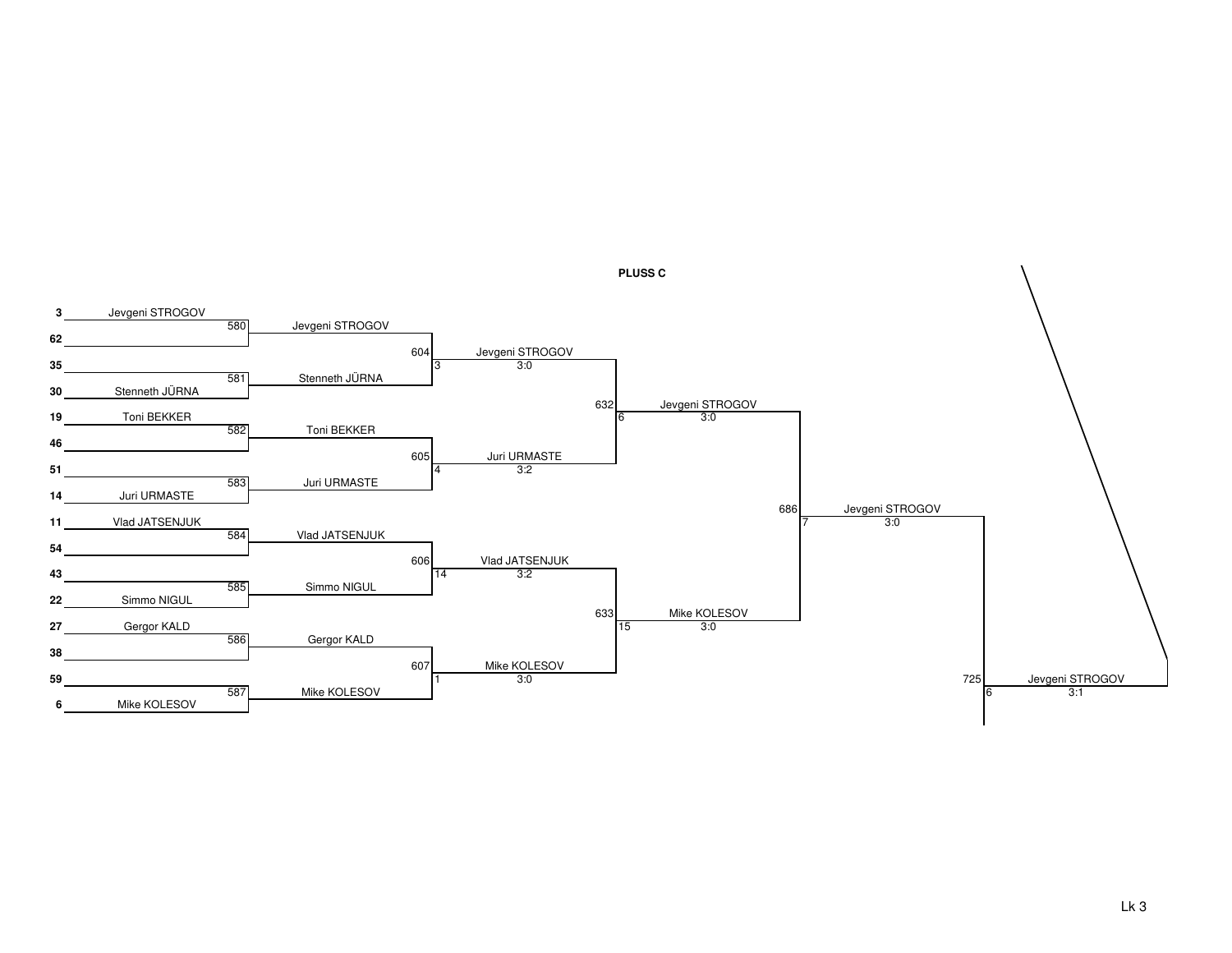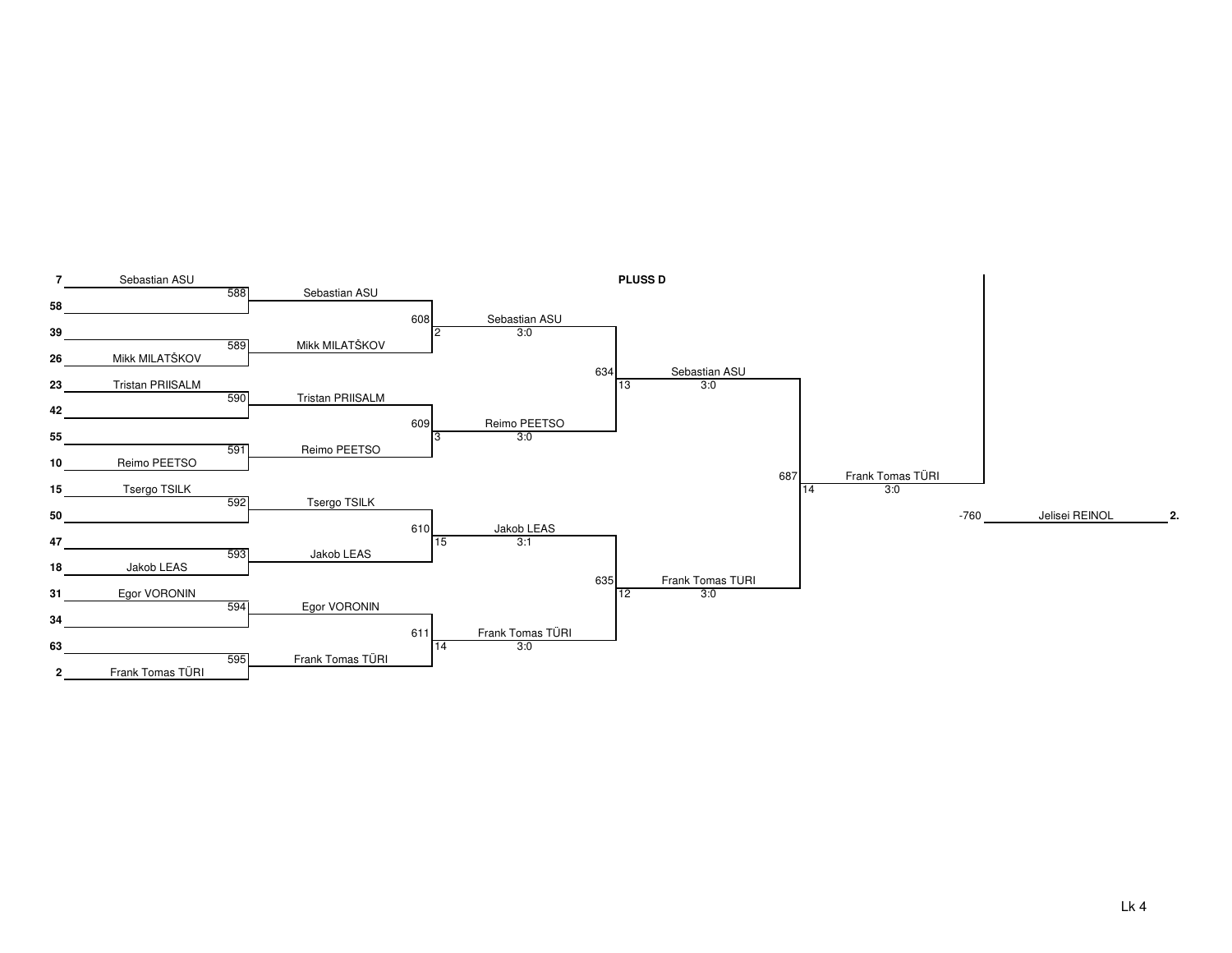

**MIINUS A**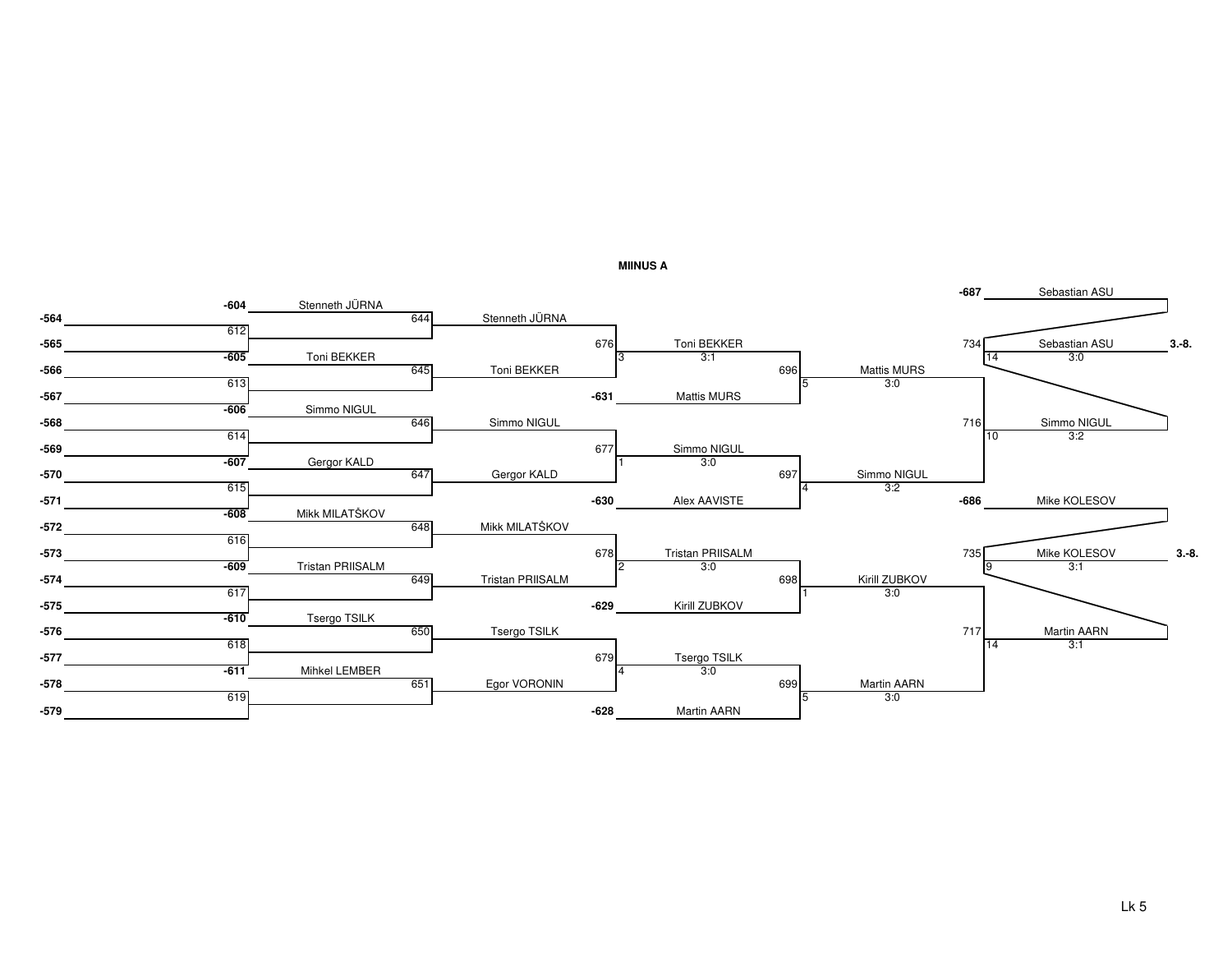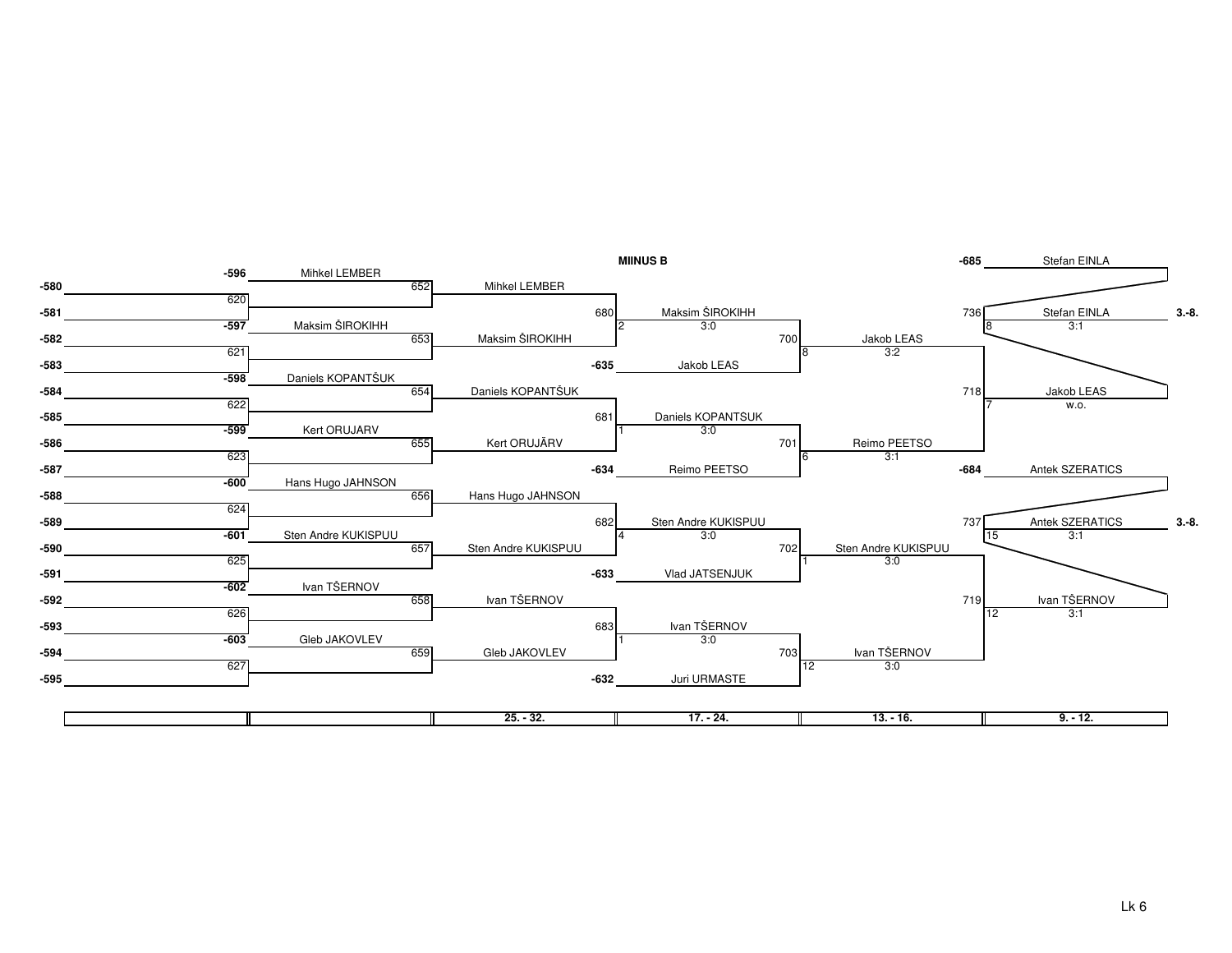

**KOHAD 3. - 20.**